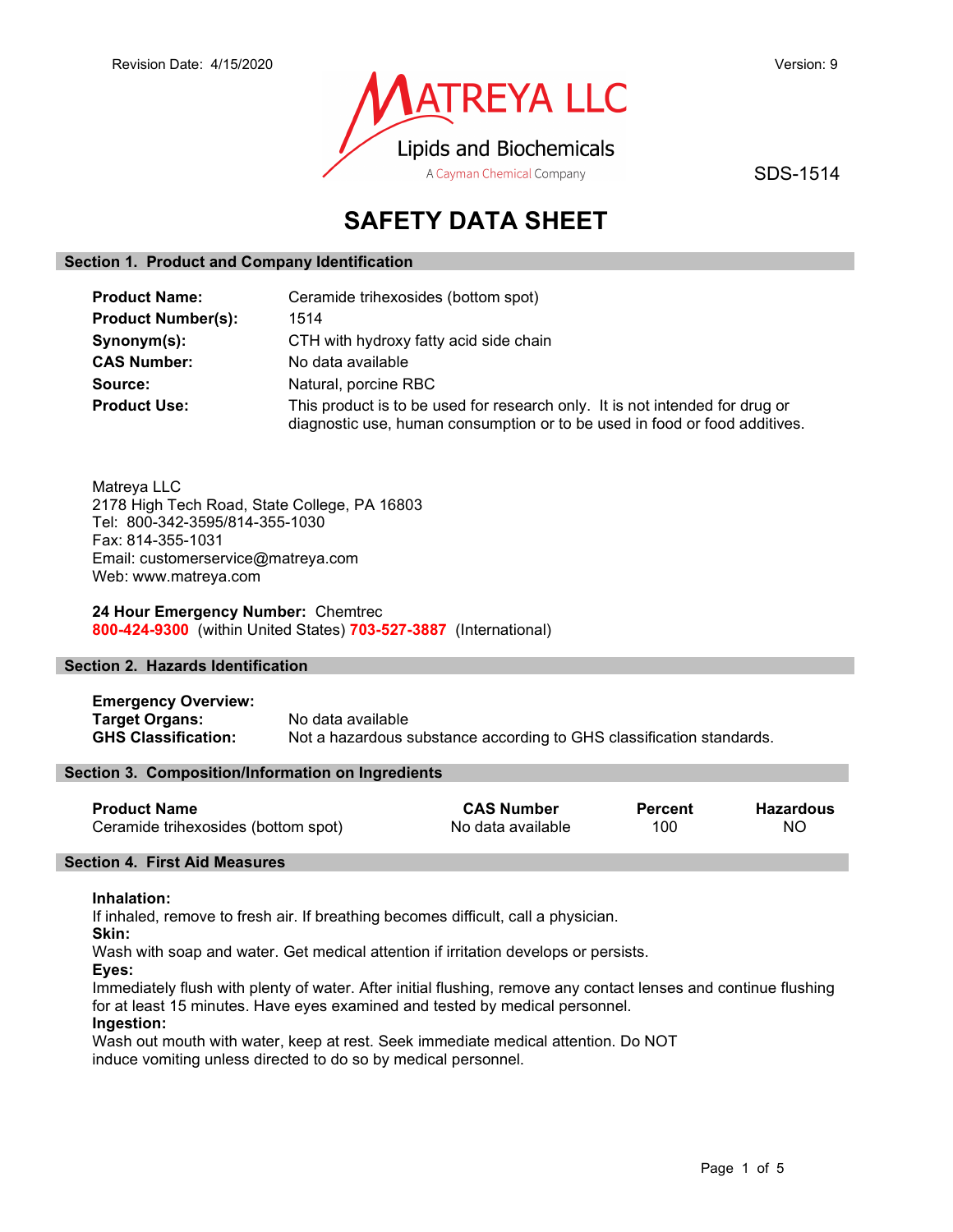### Section 5. Fire Fighting Measures

### Suitable extinguishing media: Use dry chemical, alcohol-resistant appropriate foam, carbon dioxide, or water spray. Specific hazards arising from the chemical: No data available Special protective actions for fire fighters: No data available Special protective equipment for fire fighters:

Wear breathing apparatus and use water spray to keep fire-exposed containers cool.

### Section 6. Accidental Release Measures

### Personal precautions:

Wear appropriate personal protective equipment. After contact with skin, wash immediately with plenty of water.

### Environmental precautions:

Do not let product enter drains.

### Methods and Materials for containment and cleaning up:

Sweep up and keep in suitable, closed container for disposal.

### Section 7. Handling and Storage

### Precautions for safe handling:

Avoid contact with eyes, skin or clothing. Do not ingest. Use only with adequate ventilation. Keep sealed when not in use. Wear appropriate personal protective equipment.

### Conditions for safe storage, including incompatibilities:

Recommended storage temperature: -20°C. Keep container tightly closed in a dry and well-ventilated place.

### Section 8. Exposure Controls/Personal Protection

This product contains no substances with occupational exposure limit values.

### Engineering Controls:

No specific ventilation required. Personal Protective Equipment:

### Respiratory protection:

Respiratory protection is not required. Where protection from nuisance levels of dusts are desired, use type N95 (US) or type P1 (EN 143) dust masks. Use respirators and components tested and approved under appropriate government standards such as NIOSH (US) or CEN (EU).

### Hand protection:

For prolonged or repeated contact use protective gloves. Recommended: Nitrile rubber Eye protection:

Safety eyewear should be worn at all times to avoid exposure to liquid splashes, mists, or dusts. Recommended: Safety glasses with side shields or goggles.

### Skin protection:

Protective clothing should be selected specifically for the working place, depending on concentration and quantity of the hazardous substances handled. Recommended: Lab coat

### Section 9. Physical and Chemical Properties

| Appearance:                              | Solid             |
|------------------------------------------|-------------------|
| Odor:                                    | No data available |
| <b>Odor threshold:</b>                   | No data available |
| pH:                                      | No data available |
| <b>Melting/Freezing point:</b>           | No data available |
| Initial boiling point and boiling range: | No data available |
| Flash point:                             | No data available |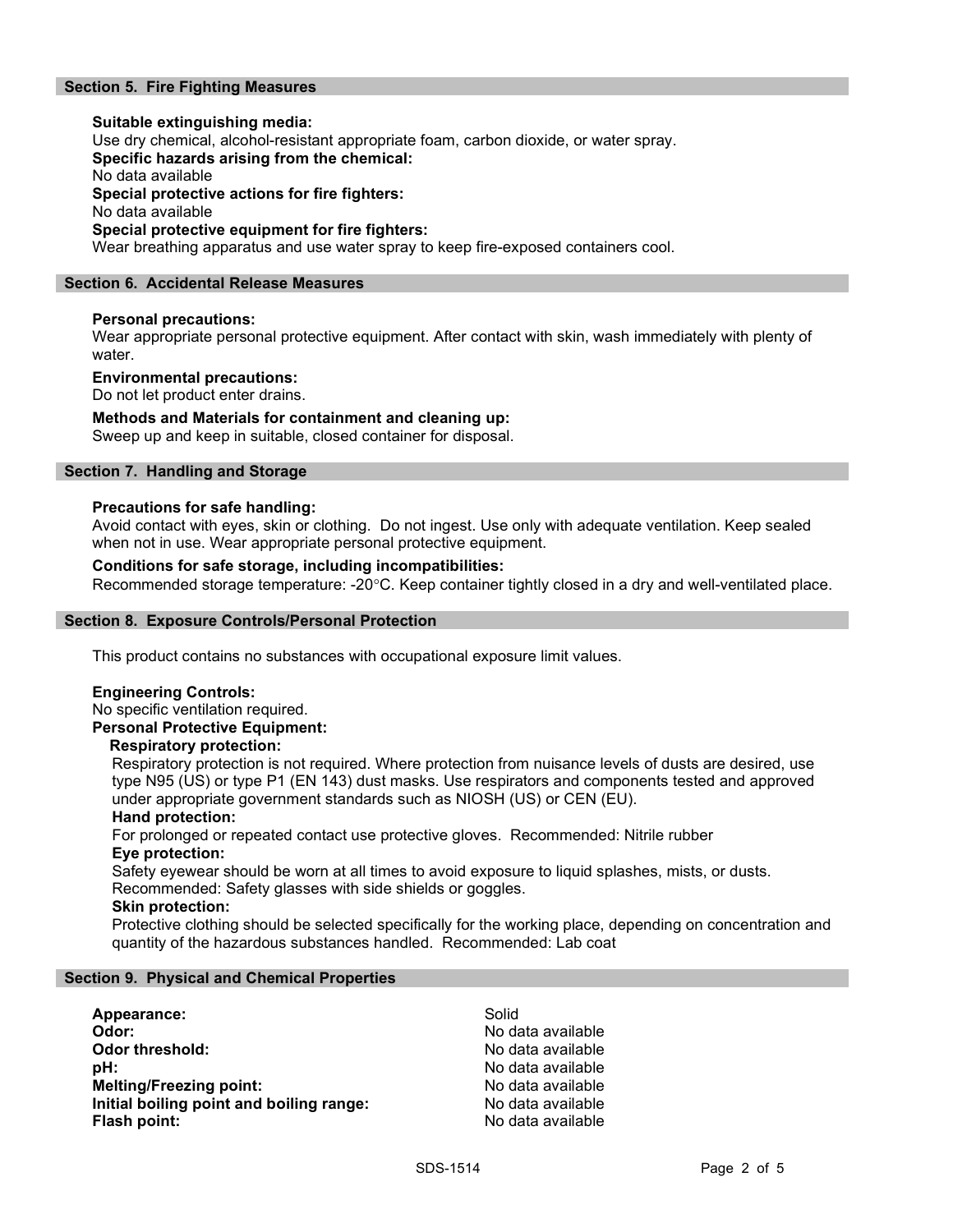Evaporation rate: No data available Flammability (solid, gas):<br>
Upper/Lower flammability or explosive limit: No data available Upper/Lower flammability or explosive limit: Vapor pressure:  $\blacksquare$ Vapor density: No data available Relative density:<br>
Solubility (ies):<br>
Solubility (ies):<br>
No data available<br>
DMSO, hot metha Partition coefficient (n-octanol/water): No data available Auto-ignition temperature: No data available Decomposition temperature: No data available Viscosity: No data available Molecular formula: C60H113NO19 Molecular weight: 1153 (2-hydroxytetracosanoyl)

DMSO, hot methanol, chloroform/methanol, 1:1

### Section 10. Stability and Reactivity

#### Reactivity:

Stable under recommended storage conditions.

### Chemical stability:

Stable under recommended storage conditions.

## Possibility of hazardous reaction:

No data available

Conditions to avoid: No data available

#### Incompatible materials: No data available

Hazardous decomposition products: No data available

### Section 11. Toxicological Information

#### Acute toxicity: No data available

Skin corrosion / irritation: No data available

Serious eye damage / irritation: No data available Respiratory or skin sensitization: No data available

Germ cell mutagenicity: No data available

### Carcinogenicity:

No component of this product present at levels greater than or equal to 0.1% is identified as a carcinogen or potential carcinogen by IARC, ACGIH, NTP or OSHA.

Reproductive toxicity:

No data available

### Specific target organ toxicity - single exposure:

No data available

#### Specific target organ toxicity - repeated exposure: No data available

Aspiration hazard:

No data available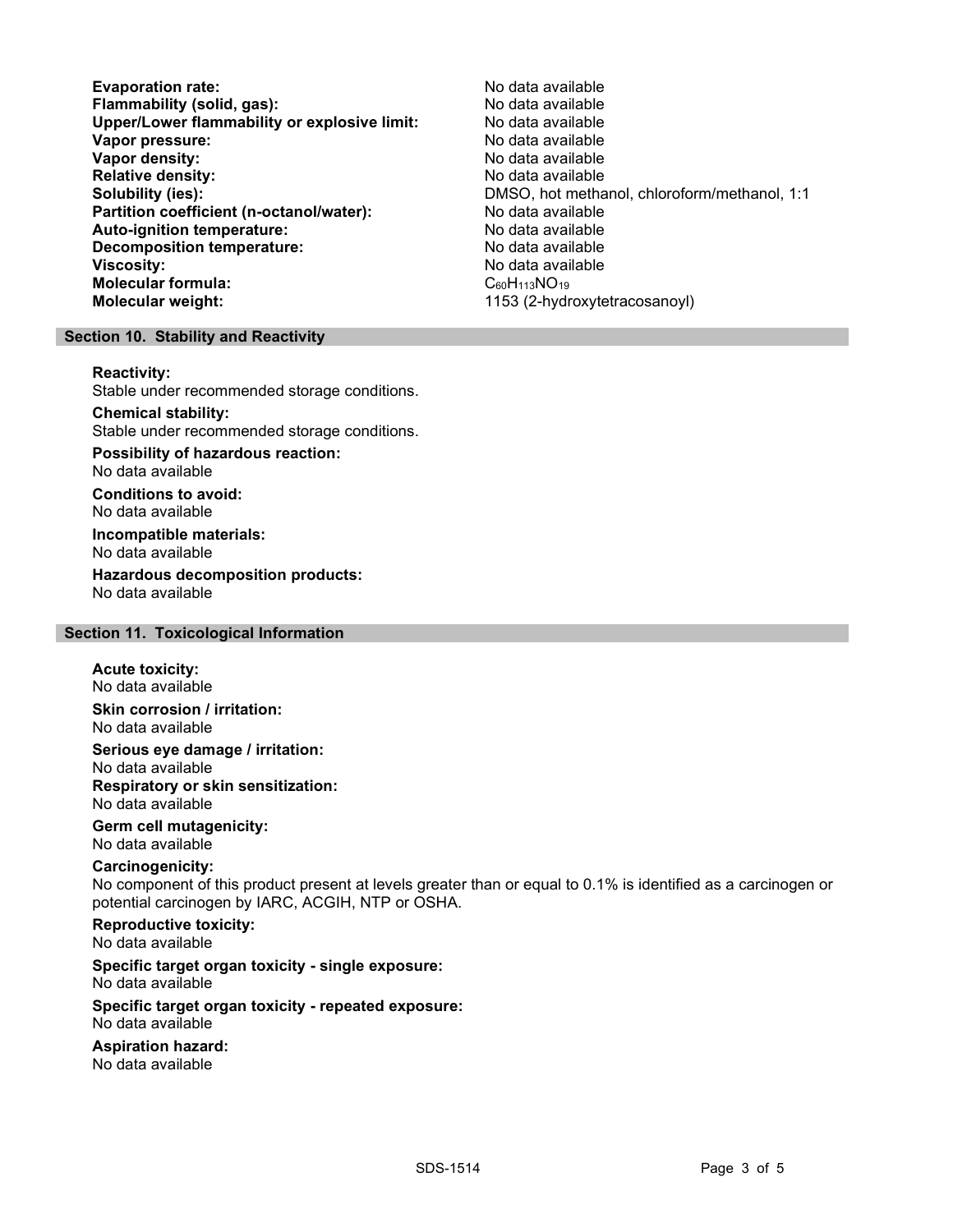### Section 12. Ecological Information

### Toxicity: No ecological data available for this product. Persistence and degradability: No data available

Bioaccumulative potential: No data available

Bioaccumulation: No data available

Mobility in soil: No data available

Other adverse effects: No data available

### Section 13. Disposal Consideration

### Disposal methods:

Observe all federal, state and local environmental regulations.

### Section 14. Transportation Information

| DOT (US)<br><b>UN Number:</b>                       | Not dangerous goods |
|-----------------------------------------------------|---------------------|
| <b>Land Transport ADR/RID</b><br><b>UN Number:</b>  | Not dangerous goods |
| <b>Maritime Transport IMDG</b><br><b>UN Number:</b> | Not dangerous goods |
| <b>Air Transport ICAO/IATA</b><br><b>UN Number:</b> | Not dangerous goods |

### Section 15. Regulatory Information

Product Name CAS Number Ceramide trihexosides (bottom spot) No data available

### SARA 302 Components:

No chemicals in this material are subject to the reporting requirements of SARA Title III, Section 302.

### SARA 313 Components:

This material does not contain any chemical components with known CAS numbers that exceed the threshold (De Minimis) reporting levels established by SARA Title III, Section 313.

### SARA 311/312 Hazards:

No 311/312 SARA Hazards

### California Prop. 65 Components:

This product does not contain any chemicals known to State of California to cause cancer, birth, or any other reproductive defects.

### DSL/NDSL status:

This product contains the following components that are not on the Canadian DSL nor NDSL lists.<br>Component CAS Number

**Component** Ceramide trihexosides (bottom spot) No data available